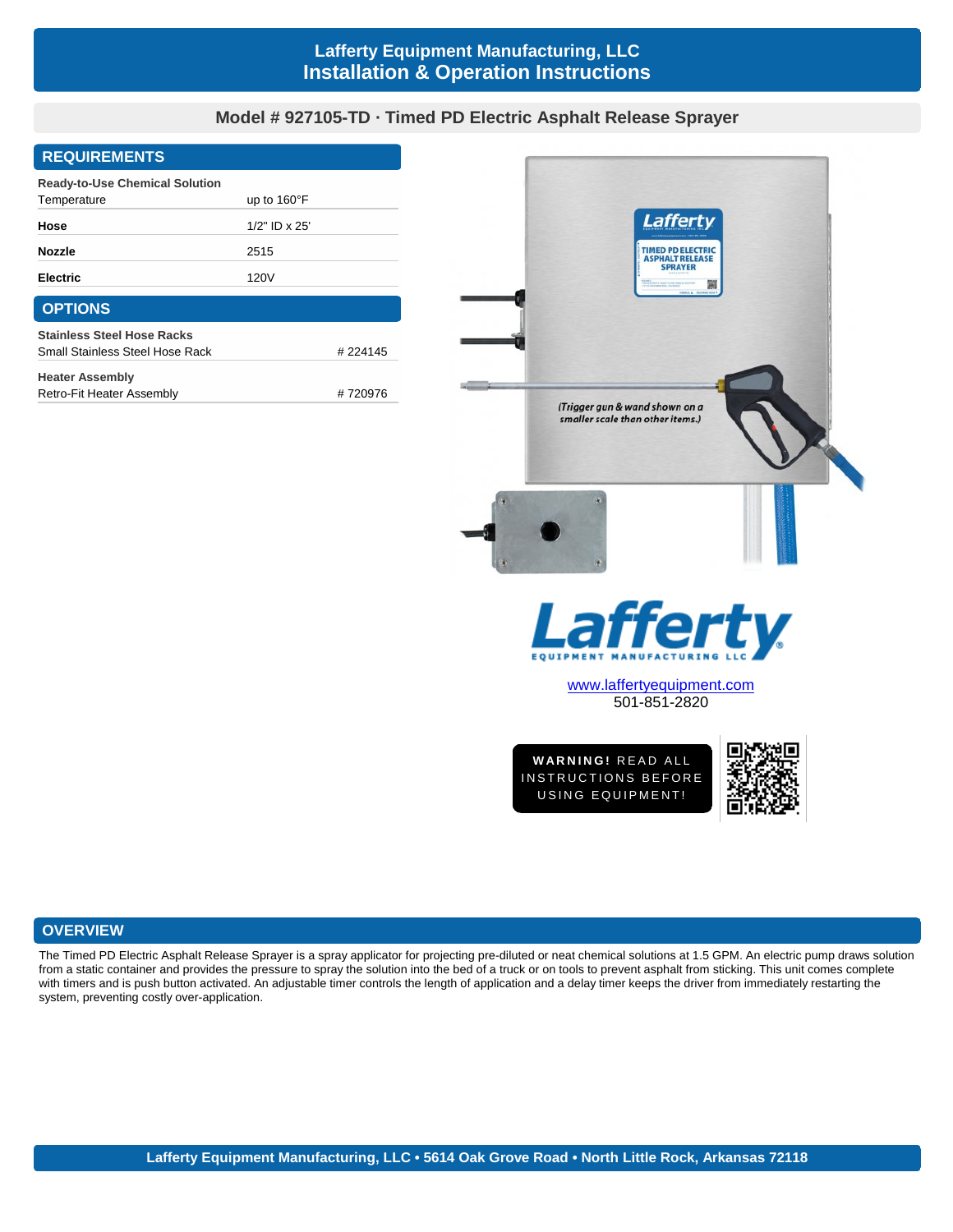# **SAFETY & OPERATIONAL PRECAUTIONS**

- **See Additional Safety Precautions included with the Electrical Control Box Installation Information**
- **Always consider electrical shock hazard when working with and handling electrical equipment. If uncertain, consult an Electrician. Electrical wiring should only be done by a qualified Electrician, per Local and State Electrical Codes**.
- For proper performance do NOT modify, substitute nozzle, hose diameter or length.
- Manufacturer assumes no liability for the use or misuse of this unit.
- Wear protective clothing, gloves and eye wear when working with chemicals.
- Always direct the discharge away from people and electrical devices.
- Follow the chemical manufacturer's safe handling instructions.
- NEVER mix chemicals without first consulting chemical manufacturer.
- Operate the electric pump according to the limitations specified on the data label.
- Do not use with flammable or hazardous fluids not compatible with Santoprene.

#### **TO INSTALL (REFER TO DIAGRAM ON NEXT PAGE)**

- 1. Do NOT connect to electricity yet.
- 2. Mount the unit to a suitable surface above the chemical solution supply to prevent siphoning.
- 3. Connect the discharge hose as shown in the diagram.
- 4. Insert chemical solution suction tube into a container of ready-to-use chemical
- 5. Mount the push button activation control box.

### **SETTING THE TIMER**

- 1. Make sure the system is not plugged in to a power source. Remove control box cover. The box contains one timer with "Run & Delay" adjustment knobs. Run: This mode allows you to set the length of time you want the unit to run each time the operator presses the remote button. Turn the knob to set the run time (0-6 Minutes). **Delay:** This mode allows you to set the length of time you want the unit to to be inactive after each application. Turn the knob to set the delay time (0-6 Minutes).
- 2. Replace the control box cover.
- 3. Plug the power cord into a 120 VAC power outlet. GFI recommended.
- 4. Turn on your air and/or water supply (if applicable).
- 5. Push the remote button to activate the timer and make any last adjustments needed.
- 6. The unit is ready for operation. The run mode will activate the unit for the preset run time, turn off, and will not reactivate until the time runs out on the delay mode. Then the unit will reset.

#### **TO OPERATE**

- 1. With the trigger gun in hand push the remote button.
- 2. Pull the trigger on the trigger gun to begin application.
- 3. The run timer will activate the unit for the preset run time and then turn the unit off. The delay timer will prevent the unit from activating until the preset delay time runs out, then the button will reset.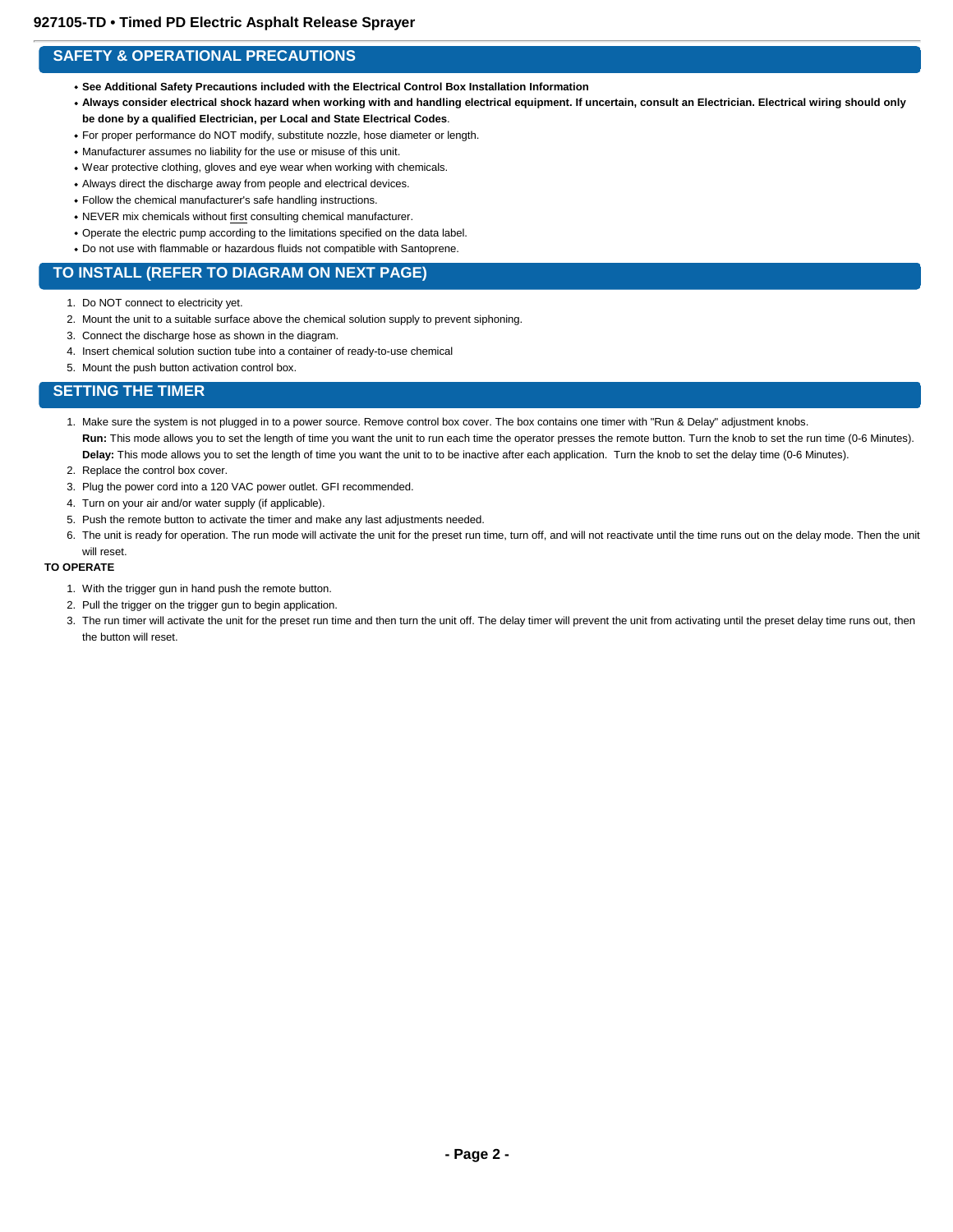